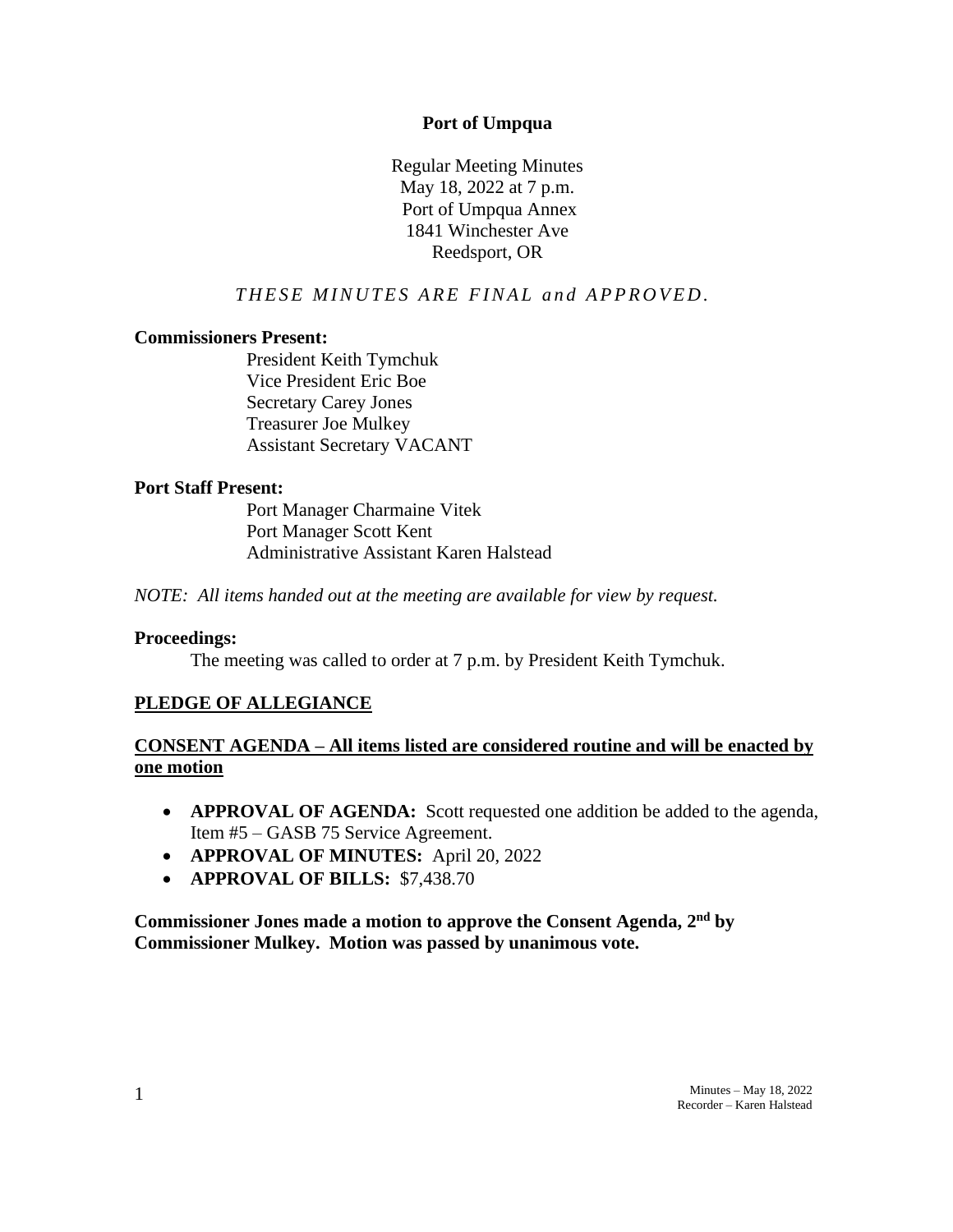# **PUBLIC COMMENT:**

# **Reedsport School Trap Shooting Team members, parents & coach Tosh Tipton (in attendance were Sheri Zeller, Creo Zeller, Natalie Zeller, Jessica Osario, Grady Hunter, Amanda Vitek, Chris Vitek, Dylan Vitek & Holdyn Vitek)**

Introductions were made and Tosh, the coach explained the formation of the inaugural clay shooting team. There are a total of 50 schools participating in this sport. Scores are kept by each school and submitted each week. Sheri Zeller, one of the parents noted that this is considered one of the safest sports in school. Safety is definitely their number one priority. Some of the kids have taken hunter's safety courses and there is a course offered through the league the kids take before being eligible to compete.

Right now, the team is allowed to shoot on private property. In the future they would like to be able to have a more permanent location for a gun range setup with a trap field. When asked what the team needs right now, Tosh listed a safe to keep the firearms secured in, targets and ammo, because right now they are paying for their own. Carey pointed out that there is a business in town who is selling some safes they may want to check out.

The kids then gave the Commissioners a very nice thank you card for The Port's donation to help the team get started.

# **REGULAR BUSINESS:**

# **1. Local Government Law Group attorney fees**

**Scott:** At the last meeting there was an inquiry regarding the rate increase notice that was received from LGLG, and how it compared to attorney rates that other ports are paying. As requested, other ports were asked what they pay for attorney fees. The average was \$253/hour. LGLG is raising their fees to \$260/hour for labor work and \$285/hour for labor hearings. LGLG has done an excellent job for The Port.

**Keith:** Comparing \$253 to \$260 is a small increase. Some of the attorney fees that were reported back were considerably higher.

#### ➢ **Commissioner Jones made a motion to approve that the Port of Umpqua continue to engage Local Government Law Group for legal services, 2nd by Commissioner Mulkey. Motion was passed by unanimous vote.**

#### **2. Resolution to extend workers' compensation to volunteers**

**Scott:** The Port's insurance company requested this. If The Port doesn't adopt this resolution, then volunteers are not covered. He recommended that this resolution be approved.

**Carey:** If one of the commissioners were to attend a class or training and were to trip and break an ankle, would that be considered official duty?

**Scott:** From the information he has gathered the board members would be covered.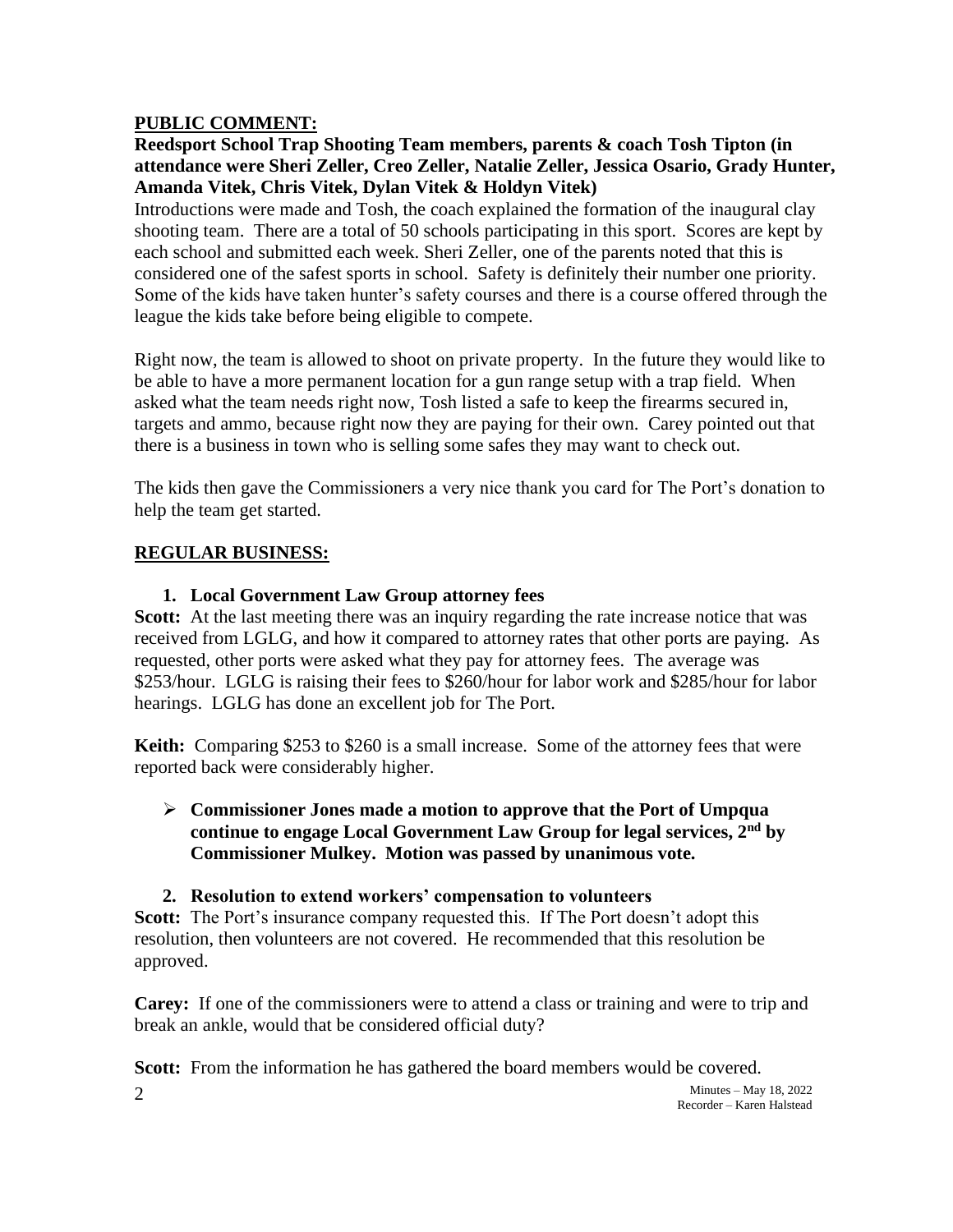**Keith:** This is less about board members; they have always been covered when traveling on official business by SDAO insurance. Volunteers are different. **Charmaine:** Pointed out that the board members "are" volunteers.

# ➢ **Commissioner Mulkey made a motion to adopt Resolution 22-01 extending Workers Compensation Coverage to Volunteers of the Port of Umpqua, 2nd by Commissioner Boe. Motion was passed by unanimous vote.**

# **3. Support for Reedsport's Memorial Weekend Celebration**

**Scott:** Jim Wells stopped by and asked if The Port would be interested in donating \$100 towards the Memorial Day Weekend Celebration.

**Eric:** Felt he should abstain from the vote because he is a member of the Lions Club. Carey pointed out this request was coming from the "Memorial Day Committee" and not the Lions Club.

# ➢ **Commissioner Jones made a motion to approve a \$100 donation to the Reedsport Memorial Weekend Celebration to be paid out of the general fund, 2nd by Commissioner Boe. Motion was passed by unanimous vote.**

**4. Social Media Policy**

**Scott:** SDAO is really bullish on cyber security awareness these days. This is an item that SDAO thought The Port should adopt, it covers the use of social media when acting on behalf of The Port.

**Charmaine:** This also qualifies for 2% of the 10% discount on the property and liability insurance premium that the board is eligible to receive.

# ➢ **Commissioner Mulkey made a motion to approve the Port of Umpqua Social Media Policy as drafted, 2nd by Commissioner Jones. Motion was passed by unanimous vote.**

# **5. GASB 75 Actuarial Services Agreement**

**Charmaine:** About 3 or 4 years ago there was a decision that districts needed to have enough money to pay future liabilities, similar to PERS and/or retirement liabilities. Some ports don't have PERS or future liabilities such as The Port of Umpqua, so nothing was done with it. As it turns out it is a requirement. SDAO has engaged Milliman to do these reports. Since The Port didn't have any future liabilities and didn't sign up for this we missed out. Milliman has been gracious in letting The Port go ahead and sign up now, it is a requirement pertaining to the audit.

Signe, The Port's auditor is aware of this and understands what is required from her. What is being asked of the board is to sign a contract that authorizes Milliman to do this for The Port of Umpqua through Special Districts and Special Districts will pay for it.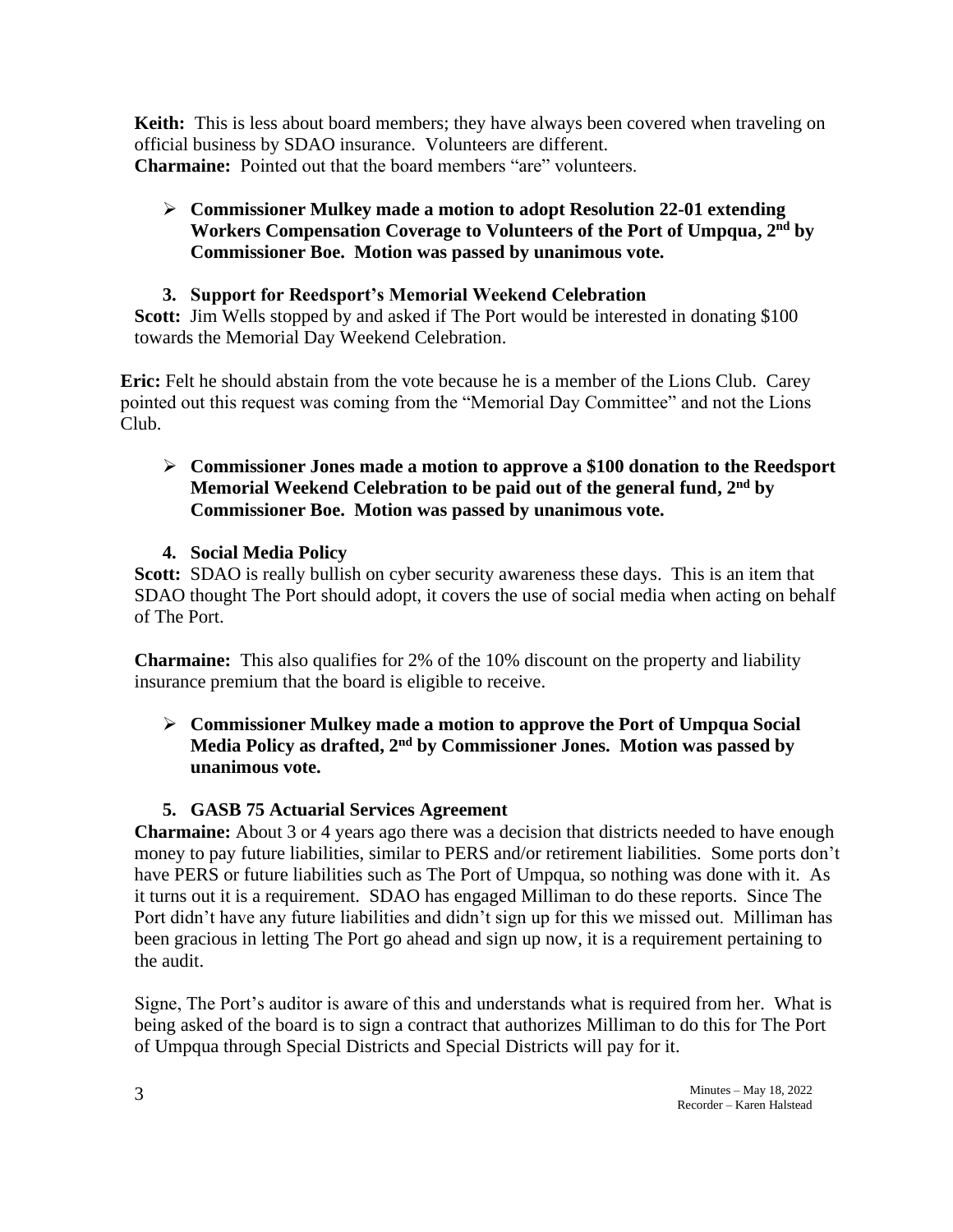➢ **Commissioner Boe made a motion to approve the Port President to sign the GASB 75 Actuarial Service Agreement with Special Districts Insurance Services for Milliman, Inc. to perform the GASB 75 OPEB valuation, 2nd by Commissioner Jones. Motion was passed by unanimous vote.**

# **REPORTS: STAFF REPORT:**

**Scott:** He said he had 2 items to report. **Item #1:**

Yesterday we spoke to Jon at Pacific Dream Seafoods regarding the proposed wharf location on the south side of the Umpqua Spit. At this time PDS are just at the beginning of the process to decide how the spit will be laid out with their plans. The Port's advice and agreement was to have PDS continue forward with their design and layout and to keep The Port informed.

**Keith:** The PDS agreement with The Port was that they have 2 years to begin building their facilities on the spit, it has been just a little more than a year right now.

**Carey:** So, they want The Port to hold up on our plans for the other dock? **Keith:** The contract with PDS when they leased the property says that PDS will begin to build within 2 years. PDS can figure out their layout and then The Port will figure out the details for a dock. PDS was concerned that they would be limited to build only on a portion of the property. They are in the design phase and want to figure out what will be the best fit.

**Joe:** He has told Jon he needs to come down and have everyone go out to the spit and talk about what everyone wants done out there and hopefully come up with a plan together. Would hate to have PDS waste money on designing and then The Port comes in and explains that there are plans The Port has too.

**Carey:** Total agreement with Joe's plan to keep in communication with PDS. They could spend a lot of money on a design, and it could possibly close off the area where The Port wants to put a dock. Would like to see The Port engage with Jim Zimmer as well because he is working on dredging and now would be the time to jump on board and possibly help Salmon Harbor who in turn could help The Port in getting that area dredged to allow for bigger vessels to be able to get into the area. It may not be used right away but at least that portion would be done and it would let everyone know that is what The Port of Umpqua is wanting to do in the future.

**Keith:** Would like to remember The Port has an agreement with PDS that was first and primary and came before there was any discussion on a dock. The Port should honor that agreement if possible and allow PDS to build what and where that will fit their needs.

**Carey:** If for some reason things do not work out for PDS then The Port will have a building out there and will miss out on having the property available to build another dock and another hoist where we want to. Everyone should go out there together when PDS does come down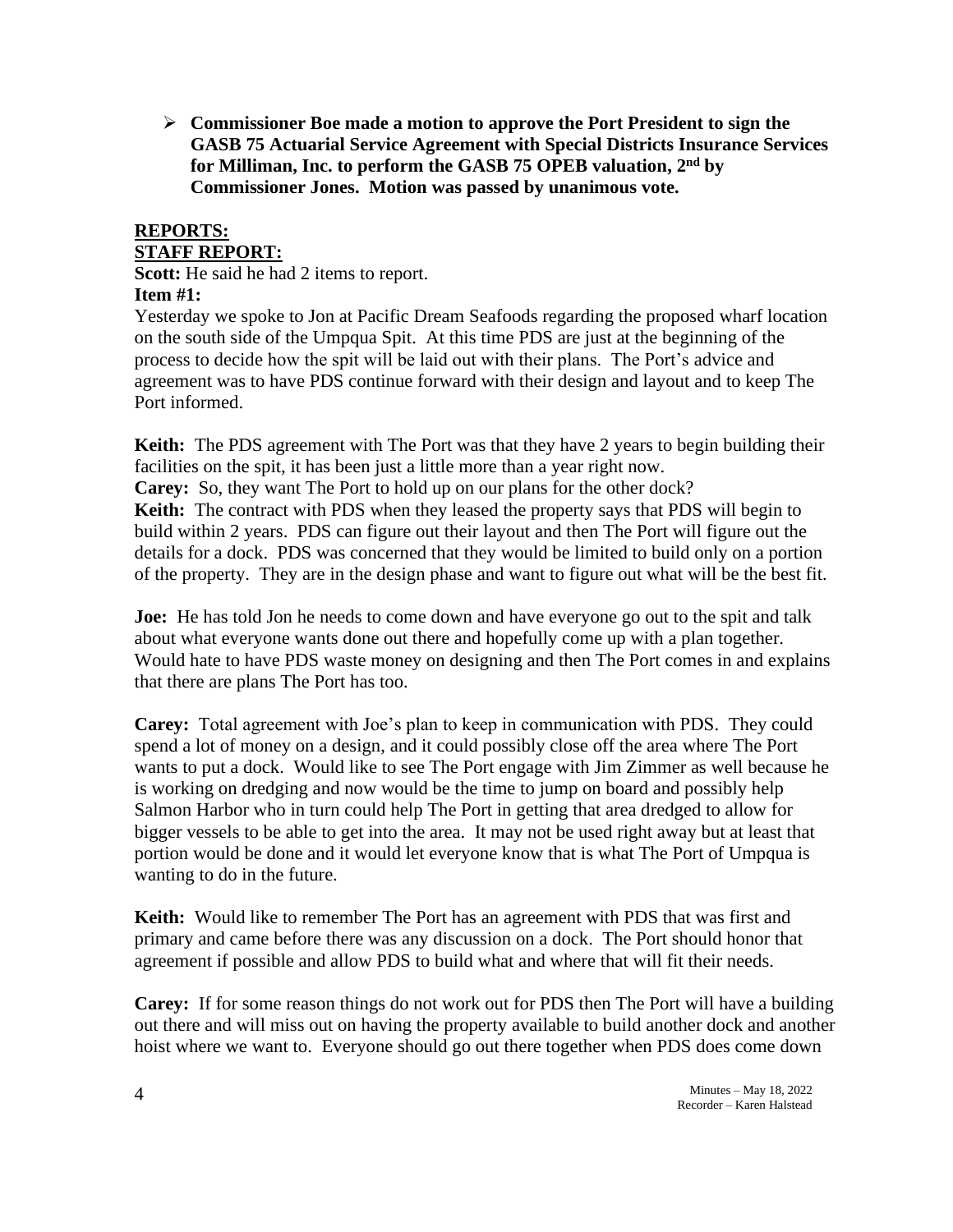and see if we can work together on the plans. We can't tell them what to do but it makes sense to be in communication with them now and try to work with them.

**Joe:** There are really 3 things to be considered. 1. The Port would like to build a dock. 2. PDS has to be able to build what they need to accomplish what they want to do. It is his understanding PDS wants to be able to freeze a few tons of squid a day and the same with shrimp. They will not need that big of a building to accommodate that. 3. Getting trucks in and out of that area.

**Keith:** Does the dock that you envision have to be built on the side that has been discussed or could it be built to the same specs and access at another location on the spit? **Joe:** Doesn't know the details for the layout of the oyster place but if The Port could get that area, it may be possible to build a dock in that location.

**Charmaine:** Thinks that the permitting is going to be more than everyone thinks it will be. If The Port is serious about a dock, she suggested engaging a consultant to find out if it would even be doable. She doesn't think it will be based on what government agencies including NOAA and the Corp are doing right now, at least not within a time limit that would be less than 7 to 10 years and the cost is going exorbitant.

**Keith:** Do you have a consultant in mind? Charmaine did not.

**Scott:** Would contact Moffat/Nichols and Nor 'West. Not only to ask if they would do a design for a wharf later on but also ask if they will help with permitting.

**Keith:** Who can The Port initially reach out to, perhaps other ports who have worked on permitting or have tried to get permits for docks in recent history. Would like to know what the timeline looks like in terms of permitting and costs.

**Charmaine:** Toledo is the most recent she could think of. Astoria will be building a huge facility but that one is not being built by the port.

**Joe:** Newport is currently putting in a dock right in the harbor.

**Keith:** Direction to Scott to reach out to members of OPPA and ask if anyone has done a recent project like this and see if we can get a sense of the permitting timeline; also, if anyone has a recommendation on a consultant to help. Charmaine suggested contacting Greg Speers of the A.C.O.E., he is the coastal project manager. He is involved in what Jim and Salmon Harbor are working on so he is probably familiar with the site, and he could give some insight on the probability of this happening.

**Charmaine:** Mentioned that she had heard the oyster guy wanted to sell his place, he was asking \$30,000. If that is a better location maybe that is an option to think about. **Joe:** If the oyster guy is wanting to sell that place, maybe The Port could buy it and extend the current dock down that way, that would kind of get rid of the dredging problem too.

**Keith:** Direction to Scott, reach out to the oyster guy, and ask him if The Port were ever interested, not that we are, but what would be the price for his place?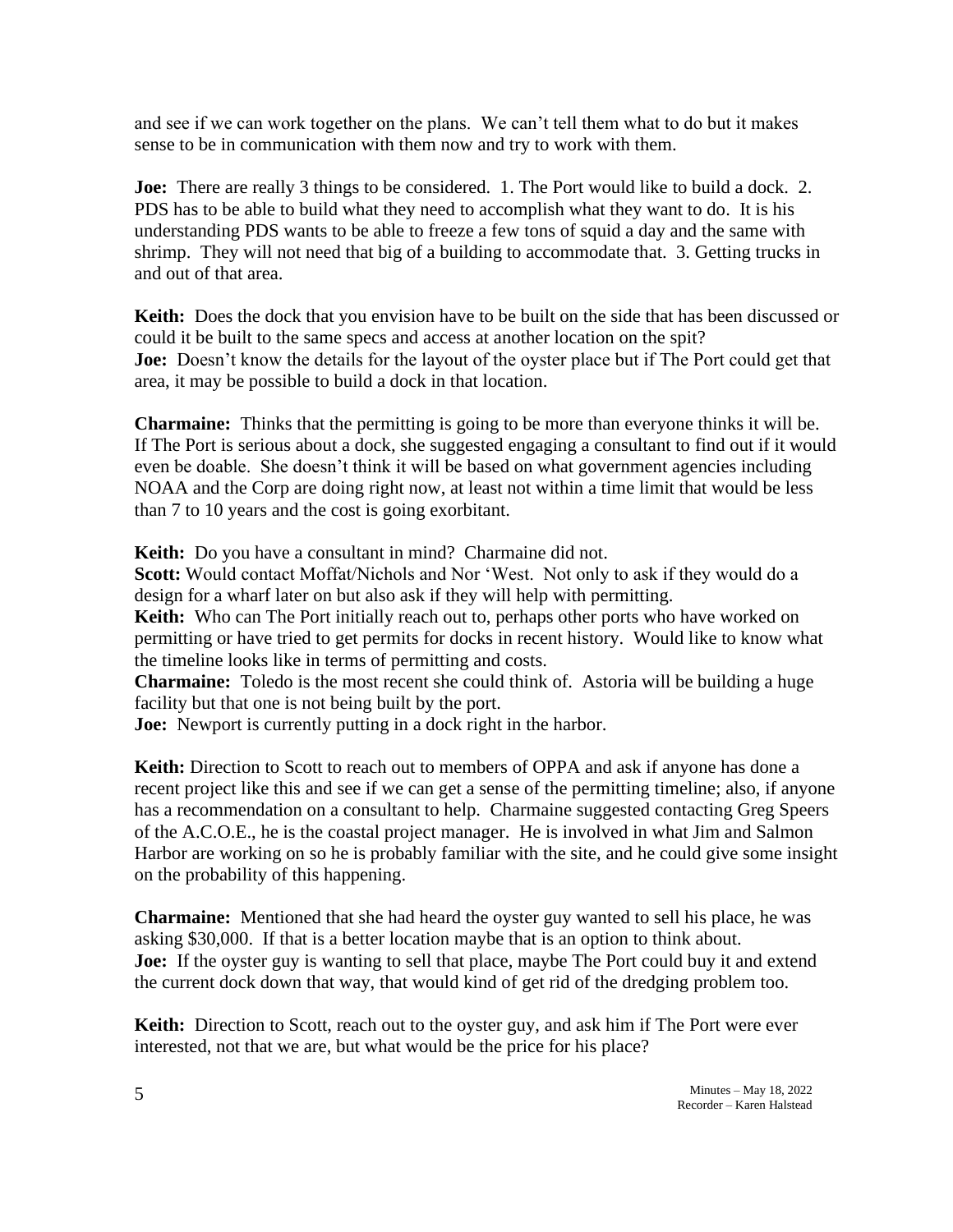# **Scott: Report item #2:**

After the inspection of Umpqua River Wharf by Moffat/Nichols they issued a report. The repair plan section of the report recommended \$479,000 in repairs. Of that amount the majority of the cost was concrete encapsulation of 18 remaining exposed piles. The remaining \$29,500 was to replace deteriorated wood members, repair of the coating on the existing steel beams and repair of the coating on the steel sheet piles.

Scott contacted BST Associates regarding possible grant funding for the recommended repairs but they didn't think this would be a good fit for grant funds because it would not be directly tied to the creation of jobs.

**Keith**: The Port could consider taking care of the smaller projects and then if or when the M-5 project comes to fruition or something else comes up, The Port would need to proceed with the encapsulating portion. No decision is needed tonight, just wants the Commissioners to be thinking about doing any needed repairs at a later date.

Keith asked about the condition of the deck of the dock and Scott said it is in really good shape.

**Joe:** When they quoted those repair prices was there a breakdown at all? He was asking to see if it would be worth having a couple of pilings done at a time. Scott felt the road cost would be enough to justify having it all done at one time.

# **COMMISSIONERS:**

**Carey:** Graduation is June 12<sup>th</sup>; it will be in person this year at the gym. The boy's baseball team is going to the state play-offs this year.

**Joe:** There's a big push right now for wind energy in the ocean. If it goes through from his understanding, going from Coos Bay > south is going to completely shut down the shrimp and ground fishing fleets. Joe would like The Port to send a letter stating that The Port does not support this.

**Keith:** Spoke to people who were at the public meeting that was in Coos Bay about a week ago and they said the thrust of that was to push it out another 2 miles offshore. This was a request from the ground fishing fleet. By doing this it would get out of the waters for the ground fishing.

**Joe:** What he doesn't like is that they are talking about "leasing" the grounds to the wind energy places. This means even though it is technically publicly owned it will give the leaser the power to not allow people to access the area.

**Keith:** On the east coast where they have leased out areas it is all contingent upon a build. If a chunk of water is leased, they will lose the lease if they don't develop.

**Joe:** Has a friend who is very involved in all of this and he would be willing to come talk to the commission. This effects long lining, pot fishing and draggers. There are RCA's (Rockfish Conservation Areas) and the first one starts at 100 fathoms; long liners and pot boats cannot go inside of 100 fathoms. Another one starts at 200 fathoms and all of the